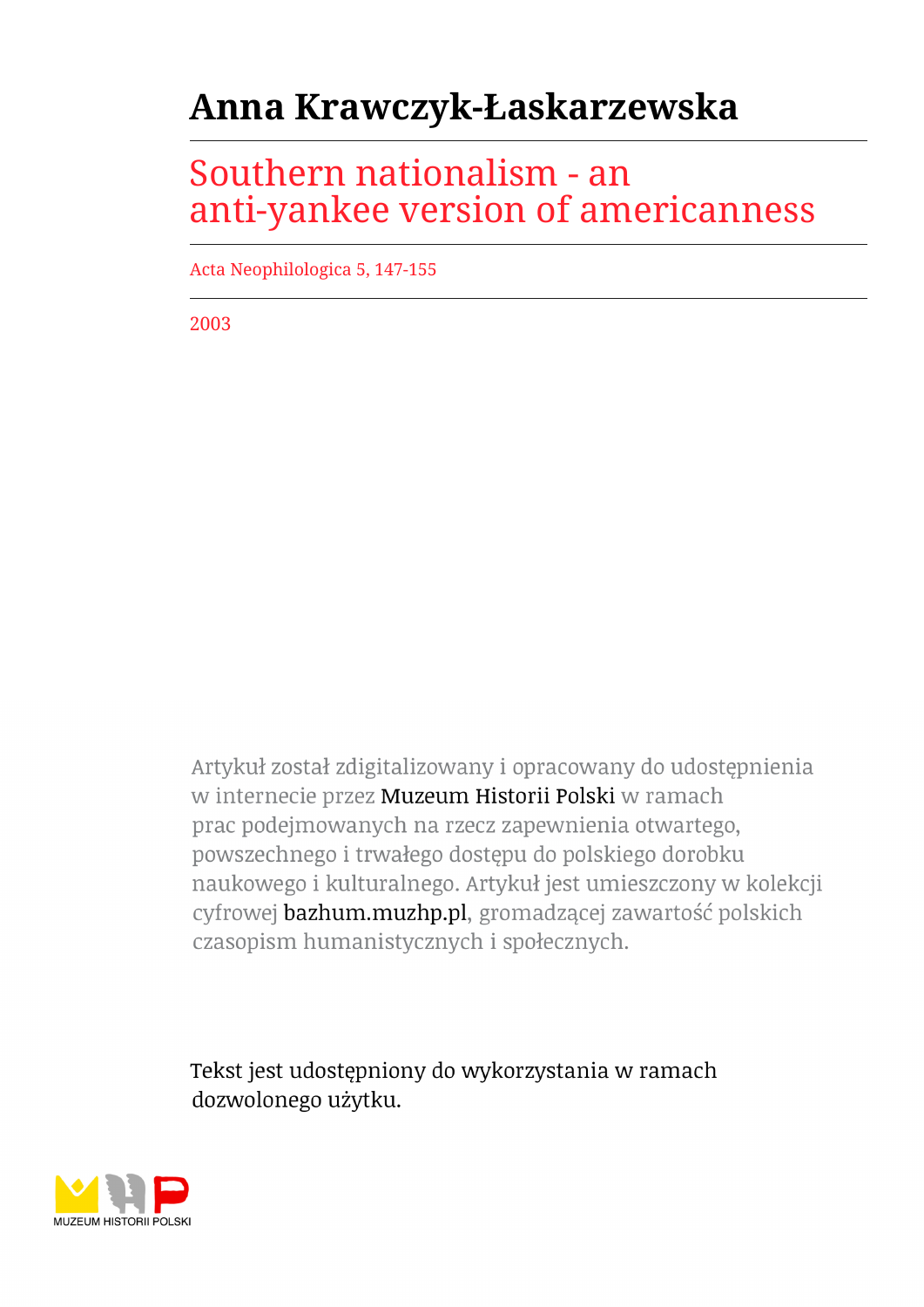**ISSN 1509-1619**

Anna Krawczyk-Łaskarzewska Katedra Filologii Angielskiej UWM w Olsztynie

## **SOUTHERN NATIONALISM - AN ANTI-YANKEE VERSION OF AMERICANNESS**

## *After all, Southerners have been Americans too, of a sort\** John Shelton Reed

To write about the Southern identity is to run the risk of trapping oneself in banalities or generalizing in absolute terms, or, worse still, of perpetuating the monocultural integrity of the South as well as pro-South and anti-South stereotypes. After all, the very idea of the American South as a separate, culturally and politically unique entity has been put into question either as a convenient, sentimentalized, reactionary or almost fascistic fiction, or a disruptive force distorting the neat picture of the United States of America. "There may be real and enduring cultural differences between Southerners and other Americans", suggests John Shelton Reed in *The Enduring South,* a comparative study of the South and the non-South in the United States, done from a sociological point of view; the tentativeness of his phrasing must strike those readers who are used to clear-cut boundaries and oppositions in the field of contemporary American Studies.<sup>1</sup>

Michel Foucault has made it clear that history favors the official, mainstream version and at the same time easily excludes "particular, local, regional knowledge."2 The problem with the American South is its dubious, ambiguous status as a repository of knowledge. True, the region counters the

<sup>&</sup>lt;sup>\*</sup> J. S. Reed, *Instant Grits and Plastic-Wrapped Crackers: Southern Culture and Regional Development. In The American South: Portrait of a Culture, ed. Louis D. Rubin,* **Jr., United States Information Agency, Forum Reader Series, 2nd edition, Washington 1991, p. 28.**

<sup>&</sup>lt;sup>1</sup> J. S. Reed, *The Enduring South. Subcultural Persistence in Mass Society. With* **a new afterword by the author. Chapel Hill and London: The University of North Carolina Press, 1986, p. 32.**

<sup>&</sup>lt;sup>2</sup> M. Foucault, *Power* / *Knowledge: Selected Interviews and Other Writings 1972–1977*, **London: Harvester Wheatsheaf, 1980, p. 82.**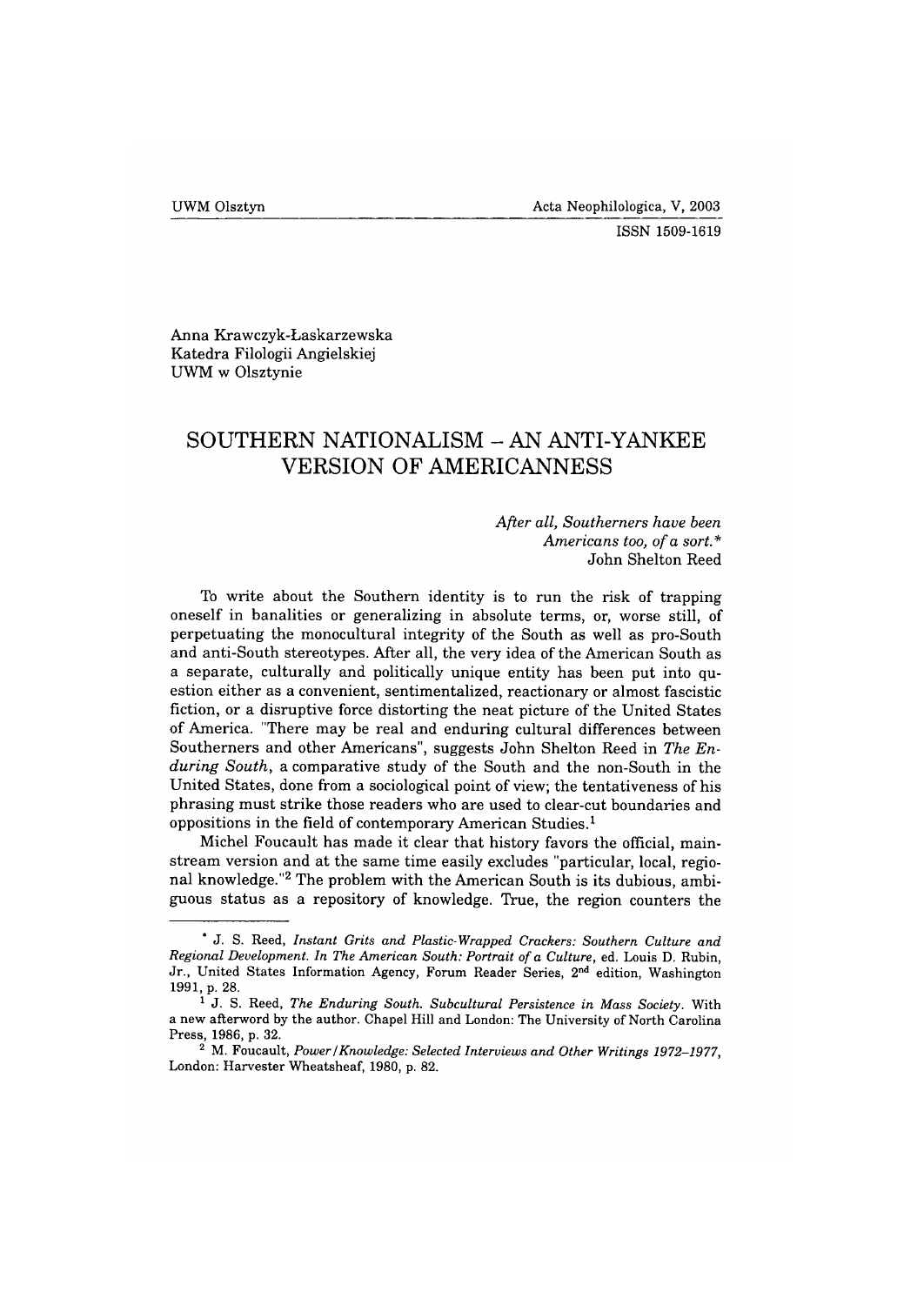dominant, unified and heavily ideologized story of Americanness, but in order to be able to continue its everlasting struggle for distinctiveness it repeatedly creates its own totalizing master narrative, in which suspicion or even hate have too often provided the sole basis for self-definition.

In what seems a bizarre mixture of the discourses of culture, history, politics and economy, the South, "an alibi for Northern whites", $3$  is either contrasted with or juxtaposed to the U.S.A. Whichever "technique" may prevail, it is important to observe that whereas in the nineteenth century the American South "offered a regional geography against which the more abstract body of the 'new American' could be articulated,"4 throughout the twentieth and twenty-first century it has continued to serve political agendas on both Southern and the non-Southern sides. In other words, from the political point of view the alleged distinctiveness or non-distinctiveness of the South has provided yet another argument in deciding whether the region should contemplate more or less radical forms of secession from the U.S. empire.

In their fight for political, economic, and cultural independence in the 19<sup>th</sup> century, the United States and the American South shared a conviction that the ultimate victory would depend on the severing of ties with their oppressors, the British crown and the federal government of the U.S.A., respectively. The consciously subordinated, self-styled role of a victim must obviously be seen in the suitable historical contexts and it raises immediate doubts and questions as to whether one can convincingly qualify the U.S.A. as a postcolonial country which had to shake off the domination of the British empire both in the economic and in the cultural sphere in order to gain full independence. For the purpose of the present analysis it is even more important to establish whether the American South could be included in the postcolonial theory. Bolder still, even if the opposition: colonized South vs. imperial North has not been generally recognized, it is tempting to consider the two regions' ambivalent status as both colonized and colonizing entities. Whatever the shortcomings of such an approach, it proceeds from the valid observations that the  $19<sup>th</sup>$  century America as a cultural phenomenon had been treated with open disdain by European, and in particular British critics, and that numerous pro-South activists continue to perceive their region as the principal victim of the Yankee/federal/American empire in the 20<sup>th</sup> century.

The basic difficulty in posing the above problems stems from the fact that American cultural and political independence had been achieved in the pre-modern era, long before the Third World countries began to throw off the yoke of European dominance, and therefore scholars have usually argued it should not be treated as a (post)colonial event. In addition, authors

**<sup>3</sup> H. A. Baker Jr. and D. D. Nelson,** *Violence, the Body and The South.* **In** *American Literature,* **vol. 73, no 2, June 2001, p. 234.**

**<sup>4</sup> Ibidem, p. 233.**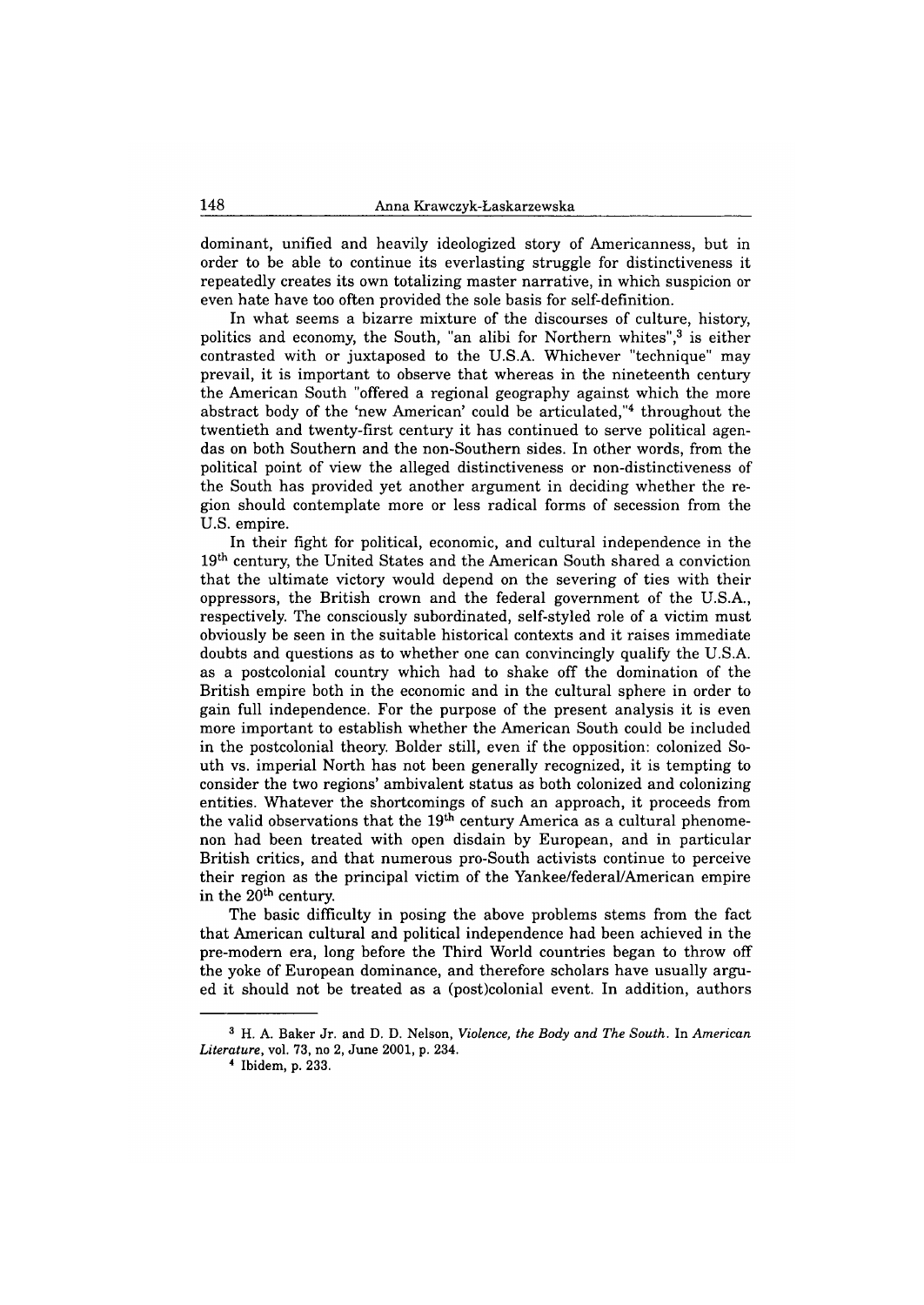such as Jorge Klor de Alva question the applicability of postcolonialism and/ or decolonization to the histories of both South and North America, claiming that, separation and civil wars notwithstanding, the states of the Americas "separated themselves politically and economically, but not culturally or socially, from their métropoles" and thus do not deserve to be called postcolonial.5 Furthermore, there has been no unanimous agreement as to the degree of the South's distinctiveness and the region's right to feel oppressed when its welfare, political philosophy, and social hierarchies were based on slavery. From this perspective, the South's pretences of being exploited might be perceived as an act of insolent appropriation. For instance, the pro-South activists use the term "internal colonialism" trying to define the oppression from the federal government, although the above term has traditionally been applied to the exploitation of Native Americans by U.S. corporations. Nevertheless, a closer analysis of the literary/cultural relations between the South and the North lends support to the assumption that postcolonialism might constitute a meaningful category of analysis if it is applied to the dominant pro-national sensibility in the  $19<sup>th</sup>$  century America.

The feasibility of a colonial/postcolonial approach for the study of nineteenth-century U.S. texts has been considered by Lawrence Buell who in "American Literary Emergence as a Postcolonial Phenomenon" suggests that early American writers deserve to be treated as postcolonial and remarks, in a tone of complaint, that "[s]ome formidable barriers inhibit Americanists from analogizing between this country's literary emergence and even that of Canada or Australia, let alone West India or West Africa."6 Buell's thesis is promising insofar as it focuses on the cultural dimension of America's independence and isolates it from the political and economic discourse of the 19<sup>th</sup> century American colonies:

**To transpose from the colonial to the postcolonial stage of the first half of the American nineteenth century, we need only substitute cultural authority for political/military authority as the object of resistance. Although the 13 American colonies never experienced anything like the political/military domination colonial India did, the extent of cultural colonization by the mother country, from epistemology or aesthetics to dietetics, was on the** whole much more comprehensive - and partly because of the selfsame com**parative benignity of the imperial regime.7**

Suggestive as this observation was, it nevertheless provoked numerous objections on the part of those scholars who examined the potential validity

<sup>&</sup>lt;sup>5</sup> J. J. Klor de Alva, *The Postcolonization of the (Latin) American Experience: A R e c o n s id e r a tio n o f 'C o lo n ia lis m ,' 'P o s tc o lo n ia lis m ,' a n d 'M e s tiz a je .'* **In** *A fte r C o lo n ia lis m . Imperial Histories and Postcolonial Displacements. Ed. Gyan Prakash. Princeton: Prince***ton University Press, 1995, p. 247.**

<sup>&</sup>lt;sup>6</sup> L. Buell, *American Literary Emergence as a Postcolonial Phenomenon. In American* Literature, American Culture. Ed. Gordon Hutner. New York and Oxford: Oxford Univer**sity Press, 1999, p. 592.**

**<sup>7</sup> Ibidem, p. 595.**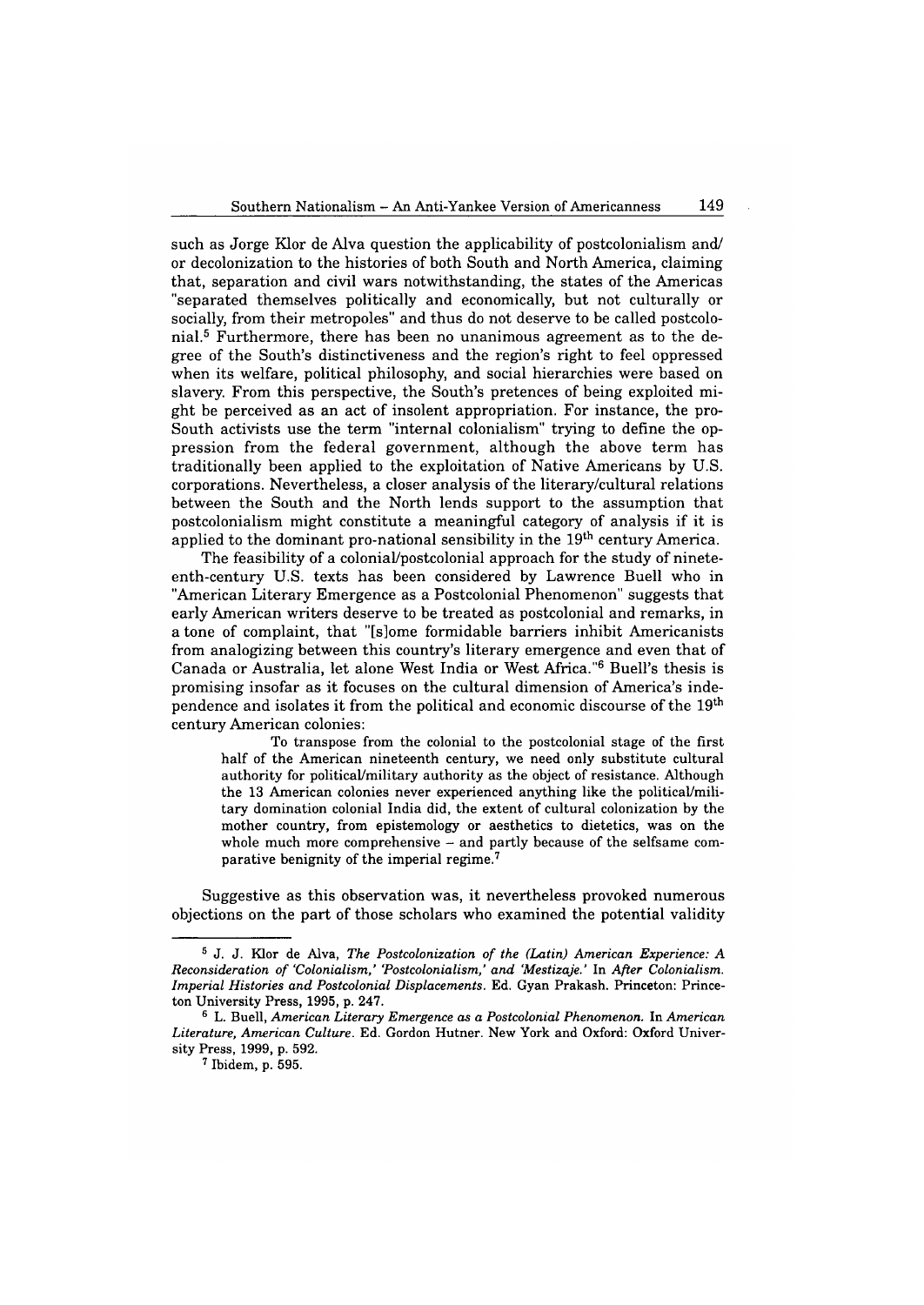of postcolonial theory for the study of United States culture and history. It was precisely the fact that Buell ignored America's political/colonial/imperial aspirations in his analysis of the country's cultural sensibility that earned him a reputation of a hypocritical scholar who is treading "difficult ground, both historically and morally."8 Amy Kaplan's objections are perhaps most far-reaching as far as Buell's theoretical framework is concerned. Having analyzed the somewhat downplayed or forgotten story of the American empire, she puts forward the accusation that Buell "not only overlooks the history of American imperialism, but in a sense colonizes postcolonial theory by implicitly positing the United States as the original postcolonial nation.<sup>"9</sup>

There is perhaps some logic in claiming that the fashioning of U.S. culture was to a certain degree based on freeing from England's cultural dominance and, more generally, on the wish to do away with its "protracted servility to the European."10 Undoubtedly, the very possibility and identity of American literature had been undermined throughout the 19<sup>th</sup> century. As late as 1898 Henry Pancoast reduced American literature to "simply the... American branch of English literature set by colonization in fresh earth. ...Our true place in literary history is as one of the literatures of this greater England."11 However, Peter Hulme's view seems more palatable and/or sobering: America of the early period wanted independence from England and promoted a new non-European mode of existence, but in its wish for new markets and imperial expansion was not much different from the old Continent, so it was "postcolonial and colonizing at the same time."12 In addition, a postcolonial approach to the United States runs the risk of producing yet another uncritical version of American exceptionalism.

In "America's Troubled Postcoloniality: Some reflections from Abroad," Gesa Mackenthun exposes yet another weakness in Buell's thesis by stating that his comparison of the U.S. literature with the literature of recently decolonized countries "symptomatically effaces the historical importance of Africa and African people in the constitution of early American society, culture, and literature."<sup>13</sup> Mackenthun's essay aptly summarizes the debate concerning the uncertain status of the United States of America as a postcolonial country, and places emphasis on the conspicuous absence of postcolonial ideas from American Studies and lack of agreement as to whether they

12 P. Hulme, *Including America*. In Ariel 26.1 (1995): 117-123, p. 122.

<sup>&</sup>lt;sup>8</sup> G. Mackenthun, *America's Troubled Postcoloniality: Some reflections from Abroad. In D isc o u r se ,* **22.3, Fall 2000, p. 35.**

<sup>&</sup>lt;sup>9</sup> A. Kaplan, *New Perspectives on U.S. Culture and Imperialism. In Cultures of United States Imperialism, eds. Amy Kaplan and Donald E. Pease. Durham and London:* **Duke University Press, 1993, p. 21.**

**<sup>10</sup> W. G. Simms,** *V ie w s a n d R e v ie w s In A m e r ic a n L ite r a tu r e H is to r y A n d F ic tio n .* **Ed. C. Hugh Holman. Cambridge, Massachusetts: The Belknap Press of Harvard University Press, 1962. p. 10.**

<sup>&</sup>lt;sup>11</sup> L. Levine, *The Opening of the American Mind. Canons, Culture, and History.* **Boston: Beacon Press, 1996, p. 82.**

**<sup>13</sup> Mackenthun, p. 35.**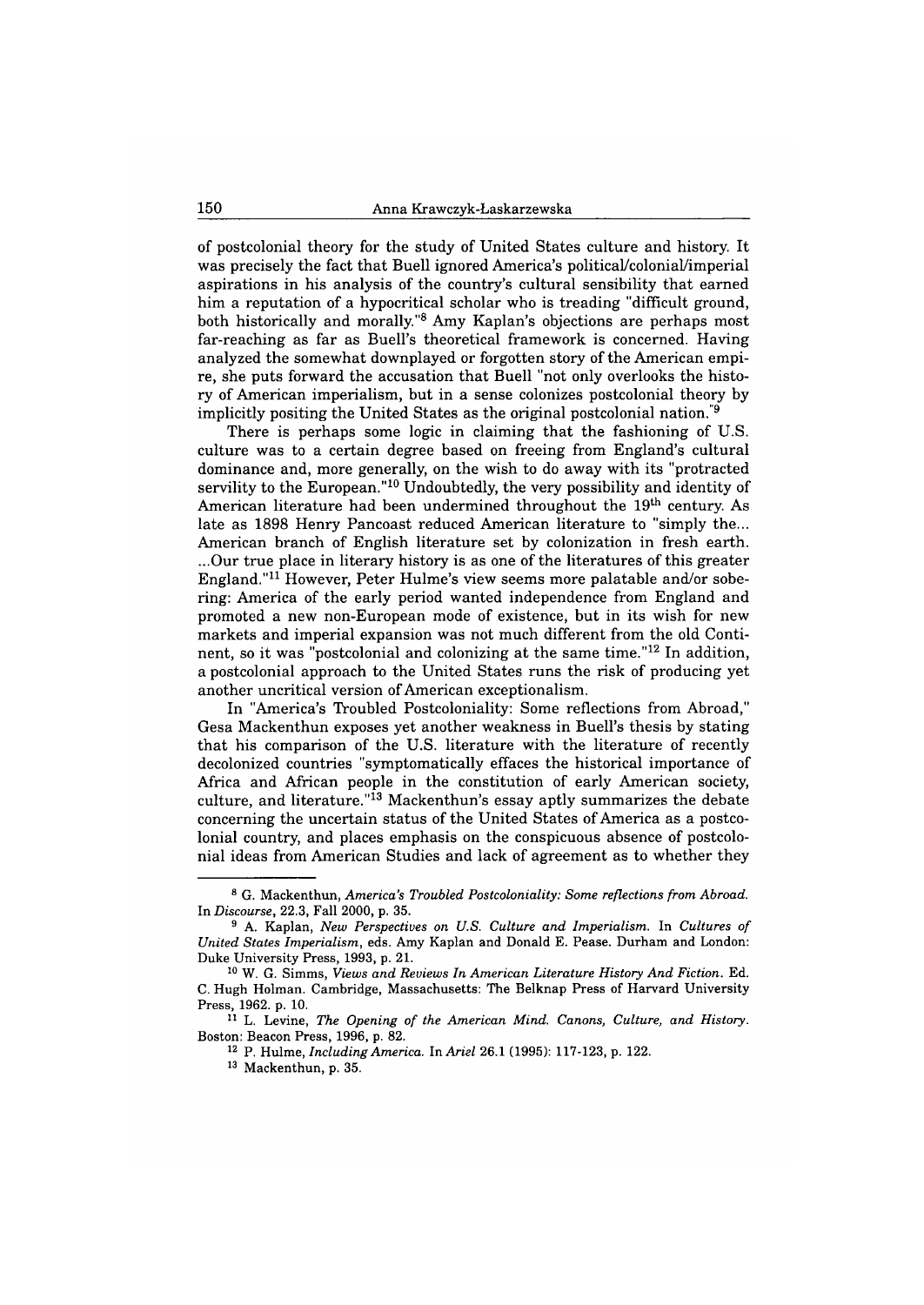should be included at all. Interestingly enough, while Mackenthun notices few scholars are ready to grant the U.S. a status of a postcolonial country, he also complains about the vague and all-encompassing terminologies of the modern era, which fail to capture truly specific traits of the phenomenon of postcolonialism. Mackenthun's suggestions are intended to overcome the limitations and exaggerations of the hitherto cherished approaches:

**It is important, therefore, to postulate a fundamental difference between the** *bilateral* **colonial, and later "postcolonial," relationship between the English mother country and its American colonists, who were themselves the local outposts of Britain's imperial policy, and the** *multilateral or transnational* **colonial relationship between the Anglo-Saxon colonists (later American nationalists) and African and American indigenous groups who were subjected to a combination of violent dispossession and forced labor justified with "scientific" theories of white supremacy and historical determinism. The example of the United States, and of other American countries, demonstrates the need to regard colonialism in systemic terms rather than just bilateral ones.14**

For Mackenthun the postcolonial approach is useful insofar as it questions the traditional boundaries and essentialist dogmas in the field of the American Studies, and encourages interpreting history in more international contexts:

**An appreciation of the positive effect of taking a postcolonial perspective on the history of the United States - its potential to transcend the domestic and continental navel gazing of past decades - ought to be distinguished from historically unfounded claims that the United States was a postcolonial country.15**

Mackenthun's perspective concentrates solely on the flaws of the postcolonial approach towards America. One is almost left with the suspicion that the bilateral terms of colonialism do not deserve such a categorical opposition. In fact, a triangular Britain-America-South relationship seems to be best suited for any consideration of the 19<sup>th</sup> century battles for cultural autonomy in the U.S. Such an approach would facilitate an understanding of the South's complex status and the multitude of roles it has performed for the rest of the country. (Parenthetically, it seems worth remarking that this complexity has been mirroring the position and status of the U.S.  $-$  highly volatile, susceptible to ideological distortions and critical fashions.) It is simply that Buell's thesis is armed with precise tools of analysis which do not let the reader altogether discard the postcolonial approach. In fact the question touched upon by Lawrence Buell, whether imagining America "as a postcolonial rather than proto-imperial power"16 is not a hypocritical act, might be paraphrased so as to include the South and the American empire.

**<sup>14</sup> Ibidem, p. 36.**

**<sup>15</sup> Ibidem, p. 37.**

**<sup>16</sup> Buell, p. 592.**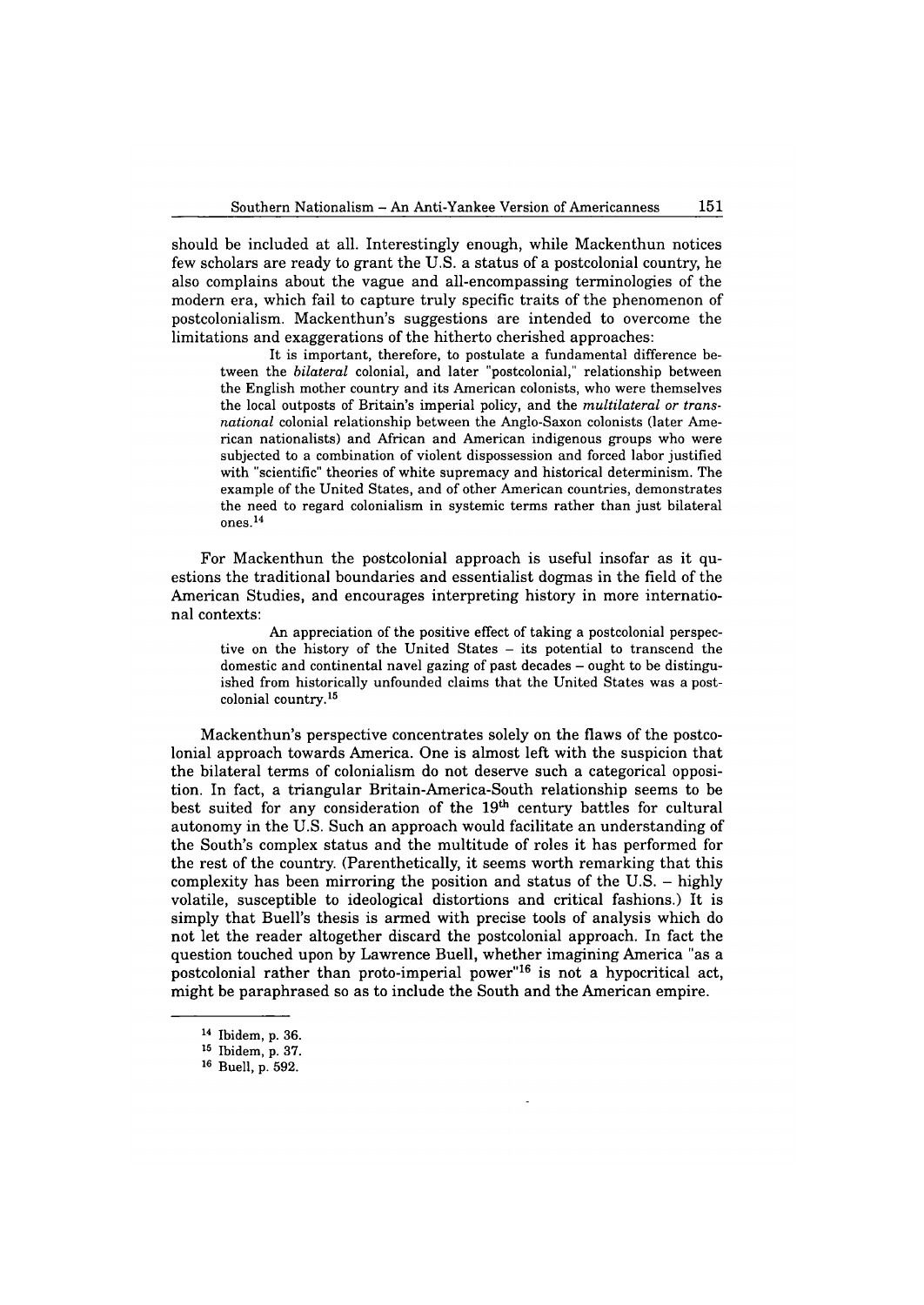Above all, it should be remarked that the American South has always expressed dissatisfaction with being "colonized" by the federal U.S. "majority" and proudly admitted close cultural ties with Britain. John Crowe Ransom once observed that the Southern culture had been modeled on the European, or to be exact, English pattern, which somehow strengthened its difference: "there is in the South even today an Anglophile sentiment quite anomalous in the American scene."<sup>17</sup> On the other hand, the U.S. also felt colonized and taken advantage of, and dependent on... Great Britain. At the risk of simplification one might suggest that having one and the same patron produced different outcomes on the part of the South and the non-South. In other words, what the U.S. tried to shake off, was not treated as hostile by the South.

What seems even more convincing and useful in analyzing the situation of the American South is the idea quoted by Buell that those ruled resist the rulers "within the psychological limits set by the latter."18 Such a form of resistance often took place in the case of the pro-South activists and men of letters. In this connection, a fragment of an 1853 appeal to embrace the Southern cause is well worth quoting:

**Whenever any one people, in the progress of their career, shall become different from all others in essential, moral, and physical respects when they shall arrive at such form, outline, and material, as to possess for themselves a figure of individuality, and attain a sufficient degree of civilization for the purpose of self-government ...they then either are, or should be and perforce, will be - a separate political community.19**

The above fragment's obvious similarity to the content and rhetoric devices of the Declaration of Independence invites a paradoxical conclusion. By referring to the famous historical document the author emphasizes the political necessity and rightness of the separation desired by the South, but the fact that the appeal is patterned on an American document somehow confirms the region's intellectual inferiority and/or lack of truly original modes of expression.

To continue with Buell's line of reasoning, he observed:

**During what is now called our literary renaissance, America remained for many foreign commentators (especially the British), albeit dimini**shingly, the unvoiced "other" - with the predictable connotations of exoti**cism, barbarism, and unstructuredness.20**

As a civilization in the making, the South was subjected to a similar assessment, but this time it was the American North which exacted punishing statements and produced arrogant generalizations concerning supposedly

<sup>&</sup>lt;sup>17</sup> J. C. Ransom, *Reconstructed But Unregenerate*. In *I'll Take My Stand. The South* and the Agrarian Tradition. New York: Harper and Row, Publishers, 1962, p. 3, 14.

**<sup>18</sup> Buell: p. 592.**

<sup>&</sup>lt;sup>19</sup> J. McCardell, *The Idea of a Southern Nation. Southern Nationalists and Southern N a tio n a lis m , 1 8 3 0 -1 8 6 0 .* **New York and London: W.W. Norton & Company, 1979, p. 171-2.**

**<sup>20</sup> Buell, p. 596.**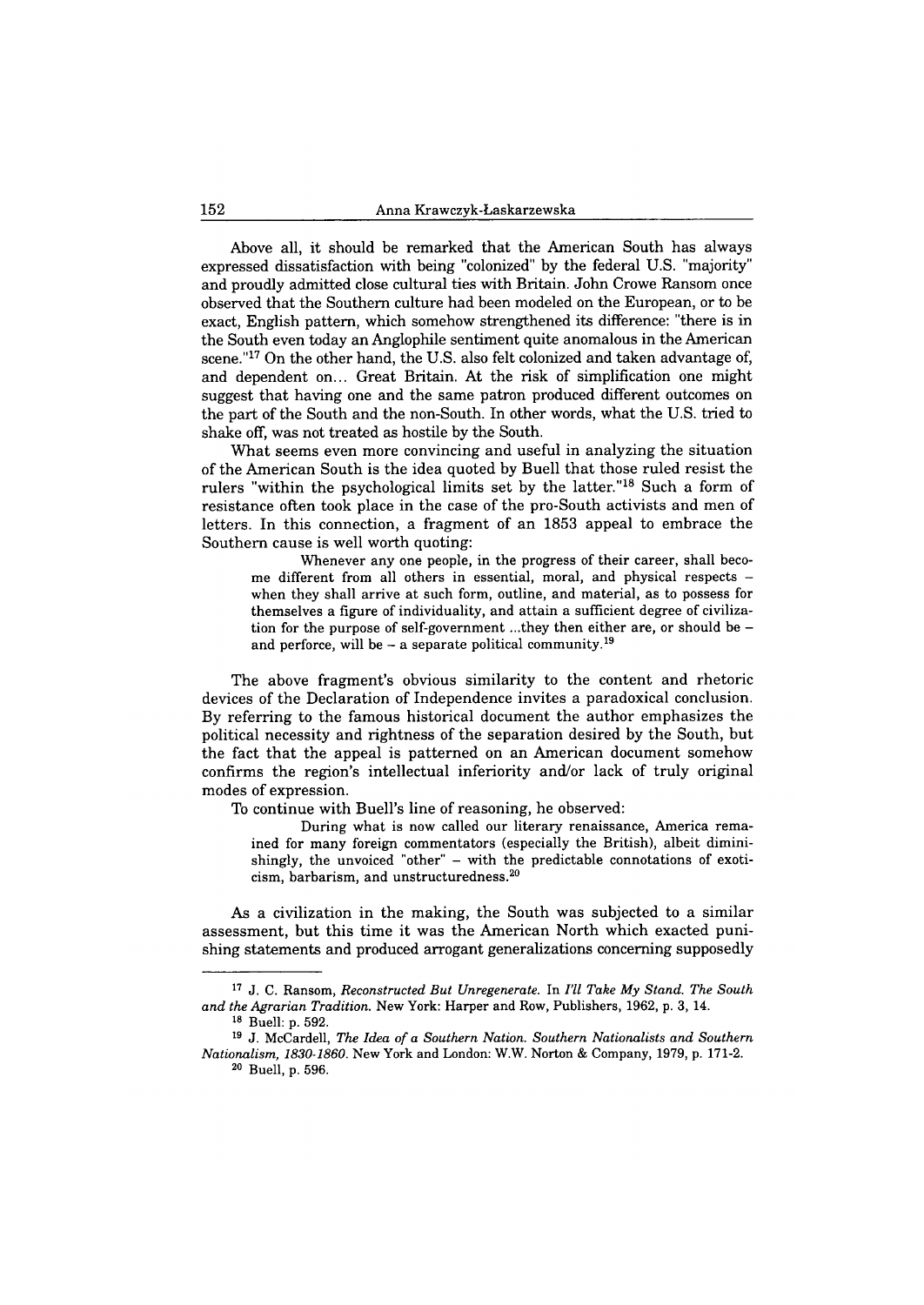typical Southern traits. To strengthen the notion of North America's postcolonial status, Buell gives Tocqueville as an example; his shrewdness, he says, "should not blind us to the arrogance of this rhetoric of the imperial generalization."21 And the South, similarly to America, on the one hand delights in its real or imaginary otherness, but on the other hand it feels its duty to respond to criticisms and shows hypersensitive alertness to non-Southern opinion. John McCardell's study recapitulates the increasing inferiority complex in the land of Dixie in the mid-nineteenth century:

**Growing ever more conscious of the South's minority status, literary men revealed their alienation from national literary advancement. A new sensitivity to every suggestion of Southern inferiority pervaded the writings of many Southerners. "Twenty years ago it was scornfully asked in England,** 'who reads an American book?" stated the *Southern Literary Messenger*. "This **same question is doubtless now asked in the North concerning Virginia."22**

There are more similarities between America and the South as far as Buell's "marks of postcolonialism" are concerned. "[T]he semi-Americanization of the English language" mentioned by Buell<sup>23</sup> brings inevitable associations with the South's attempts to make its language culturally distinct from the Yankee standard. The South's peculiar idioms, lexical units and pronunciation are not a source of embarrassment but a positive value, yet another sign of resistance. The English language, seemingly a factor preventing the colonies from severing the ties with England, eventually turns out to be a unifying force which secures yet another means of achieving distinctiveness. James M. Cox's chapter in *Columbia Literary History of the United States* provides an intriguing reminder of the pre-Civil War circumstances concerning the literary uses of language:

**The difficult issue facing the American writer was the effort to make a national literature for a country without a native language. . . . If American writers were burdened with the act of writing in English, their glory was both their wish and their determination to be** *A m e r ic a n .* **America** *w a s* **their region, and however many dialects existed within the nation, from the perspective of England - an outside perspective - all writers were American.**

**From an inside perspective, there was a great difference. The regions, or sections, within a country "regional" in its language but national in its identity, still had the revolutionary possibility of themselves being nations.24**

The sensitivity about the variety of language that "properly" reflects a given region's heritage and cultural aspirations, proves to be a continuous

**<sup>21</sup> Ibidem, p. 597.**

**<sup>22</sup> McCardell, p. 155.**

**<sup>23</sup> Buell, p. 602.**

<sup>&</sup>lt;sup>24</sup> J. M. Cox, *Regionalism: A Diminished Thing. In Columbia Literary History of the U n ite d S ta te s .* **Edited by Emory Elliott et al. New York: Columbia University Press, 1988, p. 762-3.**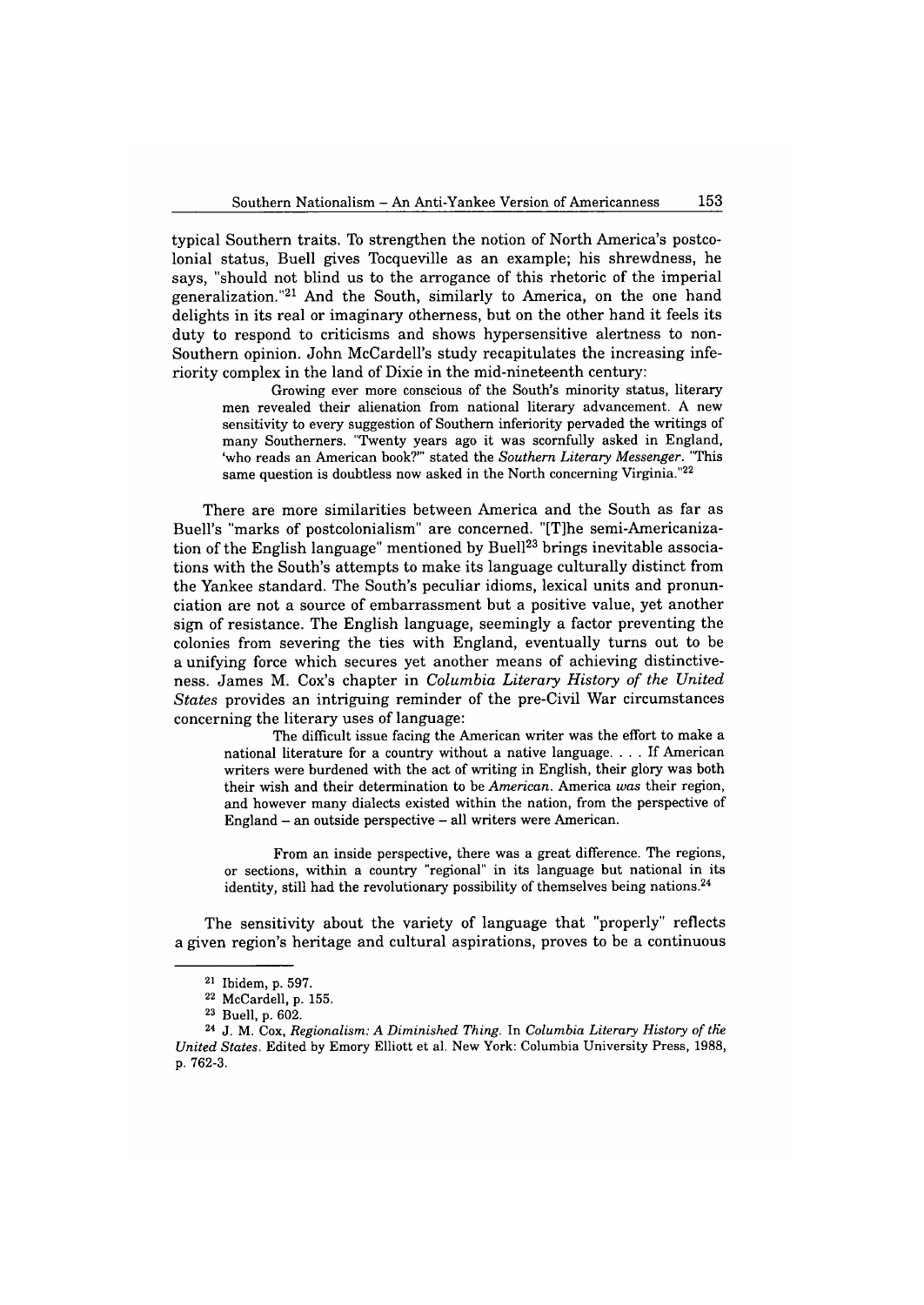phenomenon in the  $21^{st}$  century South. Characteristically, the pro-South activists from The Tennessee League of the South proudly give the Webster's old dictionary as the only truthful and historically justified source of the language in which their website has been created. In the manifesto entitled "Why does DixieNet employ such peculiar spelling conventions?" the following explanation is offered:

**The unusual spellings you see on DixieNet are not typographical errors. For cultural distinctiveness the League of the South utilises traditional Southern orthography based on the British Oxford's standard rather than the familiar, but Yankee inspired, Webster's ortography.25**

This answer is expanded and further ideologized by Dr James Everett Kibler, Jr, who in his "Verbal Independence" remarks:

**Our Southern spelling in these is based largely (but not exclusively) upon British orthography—that orthography predating Noah Webster's assault on diversity that culminated in his famous conformist dictionary. (Noah Webster was the consummate Yankee codifier and the chief centraliser of the language.)26**

The homepage of the League of the South, one of the most active and anti-Yankee organizations, openly attacks the American spelling conventions imposed on all regions of the United States:

**For cultural distinctiveness the LS eschews the use of Webster's socalled "American" English orthography which actually is nothing more than a bastardisation of the proper and correct English language by New England busybodies.27**

To which it should be added that in the antebellum era the Southern writer had the duty of assisting in the political machinery of independence. More exactly, his/her work was to perpetuate the distinct image of the region. Such a situation bears yet another resemblance to one of Buell's traits of postcolonialism, namely "[t]he expectation that artists be responsible agents for achieving national liberation."28

Undoubtedly, the Southern search for distinctiveness in numerous ways parallels and/or imitates the general self-reflective mood which has characterized the American studies. The tools of this self-analysis have been constantly borrowed from the "federal Big Brother," although its results have not necessarily been in accordance with the general "Yankee" mood. Robert Penn Warren once remarked that obsession with the South was "the very

**<sup>25</sup> The Tennessee League of the South.** *Why does DixieNet employ such peculiar spelling conventions?* **http:/[/www.freetennessee.org/index.htm:](http://www.freetennessee.org/index.htm) 1 p.**

**<sup>26</sup> J. E. Kibler, Jr.** *Verbal Independence,* **[http://www.dixienet.org/spatriot/vol4no4/ver](http://www.dixienet.org/spatriot/vol4no4/ver-ball.htm)[ball.htm](http://www.dixienet.org/spatriot/vol4no4/ver-ball.htm): 1 p.**

**<sup>27</sup> League of the South 2. <http://www.dixienet.org/ls-homepg/orthographv.html>: 1 p. 28 Buell, p. 604.**